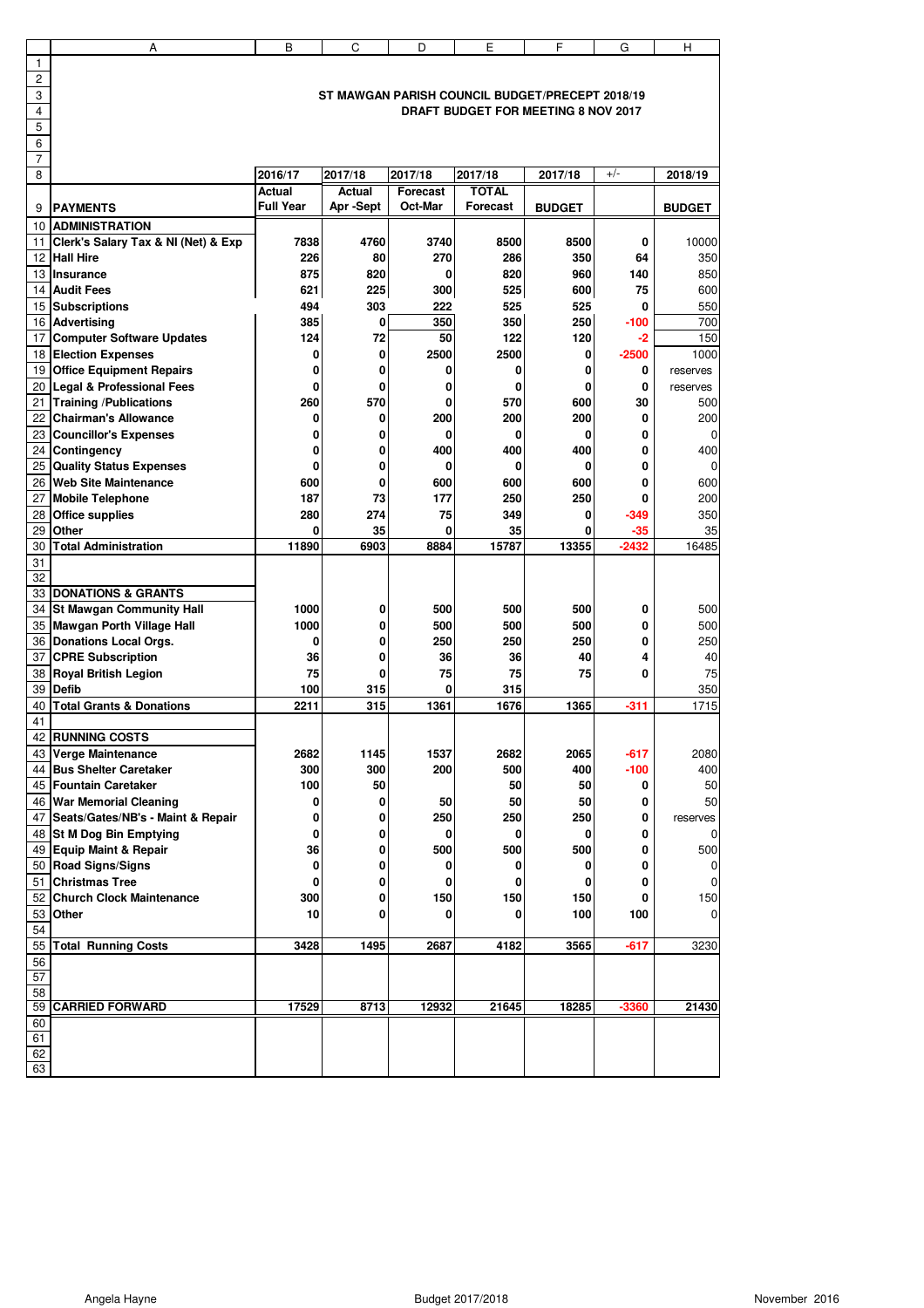|     | Α                                                          | B       | C                 | D               | E               | F             | G       | н             |
|-----|------------------------------------------------------------|---------|-------------------|-----------------|-----------------|---------------|---------|---------------|
| 64  |                                                            |         |                   |                 |                 |               |         |               |
| 65  |                                                            |         |                   |                 |                 |               |         |               |
| 66  | ST MAWGAN-IN-PYDAR PARISH COUNCIL BUDGET/PRECEIEPT 2018/19 |         |                   |                 |                 |               |         |               |
| 67  |                                                            |         |                   |                 |                 |               |         |               |
| 68  |                                                            |         |                   |                 |                 |               |         |               |
| 69  |                                                            |         | 2017/18           | 2017/18         | 2017/18         | 2017/18       | $+/-$   | 2018/19       |
|     |                                                            | Actual  | <b>Actual</b>     | <b>Forecast</b> | <b>TOTAL</b>    |               |         |               |
| 70  |                                                            | 2016/17 | Apr - Sept        | Oct-Mar         | <b>Forecast</b> | <b>BUDGET</b> |         | <b>BUDGET</b> |
| 71  |                                                            |         |                   |                 |                 |               |         |               |
| 72  | <b>BROUGHT FORWARD</b>                                     | 17529   | 8713              | 12932           | 21645           | 18285         | -3360   | 21430         |
| 73  |                                                            |         |                   |                 |                 |               |         |               |
|     |                                                            |         |                   |                 |                 |               |         |               |
|     | <b>74 PLAYING FIELD</b>                                    |         |                   |                 |                 |               |         |               |
| 75  | <b>Maintenance Contract</b>                                | 2929    | 1628              | 1371            | 2999            | 2655          | -344    | 2670          |
|     | 76 Rent                                                    | 0       | 0                 | 100             | 100             | 100           | 0       | 100           |
| 77  | <b>Play Equipment Inspection</b>                           | 70      | 70                | 0               | 70              | 90            | 20      | 80            |
| 78  | <b>Play Area Maintenance</b>                               | 0       | 0                 | 1000            | 1000            | 1000          | 0       | 1000          |
| 79  |                                                            |         |                   |                 |                 |               |         |               |
|     | 80 BURIAL GROUND                                           |         |                   |                 |                 |               |         |               |
| 81  | <b>Maintenance Contract</b>                                | 2929    | 1363              | 1566            | 2929            | 3335          | 406     | 3355          |
| 82  | <b>Rates</b>                                               | 407     | 435               | 0               | 435             | 450           | 15      | 450           |
|     |                                                            |         |                   |                 |                 |               |         |               |
| 83  | <b>General Repairs</b>                                     | 0       | 0                 | 0               | 0               | 0             | 0       | reserves      |
| 84  |                                                            |         |                   |                 |                 |               |         |               |
| 85  | <b>CLOSED CHURCHYARD</b>                                   |         |                   |                 |                 |               |         |               |
| 86  | <b>Maintenance Contract</b>                                | 2323    | 1803              | 520             | 2323            | 3135          | 812     | 3150          |
| 87  | <b>General Repairs</b>                                     | 250     | 0                 | 250             | 250             | 250           | 0       | 250           |
| 88  |                                                            |         |                   |                 |                 |               |         |               |
|     | 89 FOOTPATHS                                               |         |                   |                 |                 |               |         |               |
| 90  | <b>Maintenance Contract</b>                                | 2400    | 1640              |                 | 1640            | 2500          | 860     | 2400          |
| 91  | <b>General Repairs</b>                                     | 0       | 0                 | 0               | 0               | ſ             | 0       | 0             |
| 92  |                                                            |         |                   |                 |                 |               |         |               |
|     |                                                            |         |                   |                 |                 |               |         |               |
| 93  | <b>BEACH</b>                                               |         |                   |                 |                 |               |         |               |
| 94  | <b>Cleaning Contract</b>                                   | 4864    | 3825              | 1039            | 4864            | 4690          | $-174$  | 4690          |
| 95  |                                                            | 0       | 0                 | 500             | 500             | 500           | 0       | reserves      |
|     | 96 Signs                                                   | 0       | 0                 | 100             | 100             | 100           | 0       | 100           |
| 97  | <b>Access Maintenance</b>                                  | 145     | 0                 | 0               | 0               | 0             | 0       | reserves      |
| 98  |                                                            |         |                   |                 |                 |               |         |               |
| 99  | <b>ST MAWGAN TOILETS</b>                                   |         |                   |                 |                 |               |         |               |
|     | 100 Cleaning contract                                      | 2520    | 1260              | 1260            | 2520            | 2520          | 0       | 2520          |
|     | 101 Water Testing                                          | 321     | 175               | 175             | 350             | 432           | 82      | 400           |
|     | 102 Wallgate Contract (Soap)                               | 574     | 616               | 0               | 616             | 790           | 174     | 650           |
|     | 103 South West Water                                       | 228     | 146               | 100             | 246             | 250           | 4       | 250           |
|     | 104 Maintenance & Repairs                                  | 0       | 0                 | 250             | 250             | 250           | 0       | 250           |
| 105 |                                                            |         |                   |                 |                 |               |         |               |
|     |                                                            |         |                   |                 |                 |               |         |               |
|     | 106 CAPITAL EXPENDITURE                                    | 436     | 0                 | 0               | 0               | 0             | 0       | 0             |
| 107 |                                                            |         |                   |                 |                 |               |         |               |
|     | 108 CONTINGENCY                                            | 0       | 0                 | 500             | 500             | 500           | 0       | 500           |
| 109 |                                                            |         |                   |                 |                 |               |         |               |
|     | 110 PROJECTS                                               |         |                   |                 |                 |               |         |               |
|     | 111 Playground Equipment                                   | 0       | 0                 | 0               | 0               | 0             | 0       | 0             |
|     | 112 Play area fencing                                      | 0       | 0                 |                 | 0               | 0             | 0       | 0             |
| 113 |                                                            |         |                   |                 |                 |               |         |               |
|     | 114 VAT on payments paid                                   | 653     | 505               | 0               | 505             | $\Omega$      | 0       | $\mathbf 0$   |
|     |                                                            |         |                   |                 |                 |               |         |               |
|     | 119 TOTAL PAYMENTS                                         | 38578   | 22179             | 21663           | 43842           | 41832         | $-1505$ | 44245         |
| 120 |                                                            |         |                   |                 |                 |               |         |               |
| 121 |                                                            |         |                   |                 |                 |               |         |               |
| 122 |                                                            | 2016/17 | 2017/18           | 2017/18         | 2017/18         | 2017/18       | $+/-$   | 2018/19       |
|     |                                                            |         | Actual            | <b>Forecast</b> | <b>TOTAL</b>    |               |         |               |
|     | 123 RECEIPTS                                               |         | <b>April-Sept</b> | Oct-Mar         | <b>Forecast</b> | <b>BUDGET</b> |         | <b>BUDGET</b> |
|     | 124 Precept                                                | 37,000  |                   | 0               | 37,000          |               | 0       |               |
|     |                                                            |         | 37,000            |                 |                 | 37,000        |         | 37,000        |
|     | 125 Council Tax Support Grant (CC)                         | 1,082   | 901               | 0               | 901             | 1,081         | (180)   | 900           |
|     | 126 Solar Park Grant                                       | 2,500   | 0                 | 2,500           | 2,500           | 0             | 2,500   | 0             |
|     | 127 S 106 funds                                            | 0       | 0                 | 0               | 0               | 0             | 0       | 0             |
|     | 128 Beach Contributions (Business)                         | 2,009   | 1,341             | 668             | 2,009           | 1,950         | 59      | 2,000         |
|     | 129 St Mawgan Toilet Contributions                         | 800     | 300               | 500             | 800             | 0             | 800     | 500           |
|     | 130 Bank Interest                                          | 22      | 11                | 11              | 22              | 22            | 0       | 25            |
|     | 131 Local Maintenance Project                              | 1,319   | 0                 | 1,199           | 1,199           | 1,199         | 0       | 1,199         |
|     | 132 Burial Ground Fees                                     | 975     | 1,375             | 0               | 1,375           | 600           | 775     | 500           |
|     |                                                            |         |                   |                 |                 |               |         |               |
|     | 133 VAT                                                    | 883     | 0                 | 505             | 505             | 0             | 505     | 505           |
|     | 134 Other                                                  | 110     | 10                | 0               | 10              | 0             | 10      | 0             |
|     | 135 TOTAL RECEIPTS                                         | 46,700  | 40,938            | 5,383           | 46,321          | 41,852        | 4,469   | 42,629        |
|     | 136 Surplus/ Deficit                                       | 8,122   | 18,759            | (16, 280)       | 2,479           | 20            | 2,459   | (1,616)       |
|     | $137$ (brackets = deficit)                                 |         |                   |                 |                 |               |         |               |
| 138 |                                                            |         |                   |                 |                 |               |         |               |
| 139 |                                                            |         |                   |                 |                 |               |         |               |
|     |                                                            |         |                   |                 |                 |               |         |               |
| 140 |                                                            |         |                   |                 |                 |               |         |               |
| 141 |                                                            |         |                   |                 |                 |               |         |               |